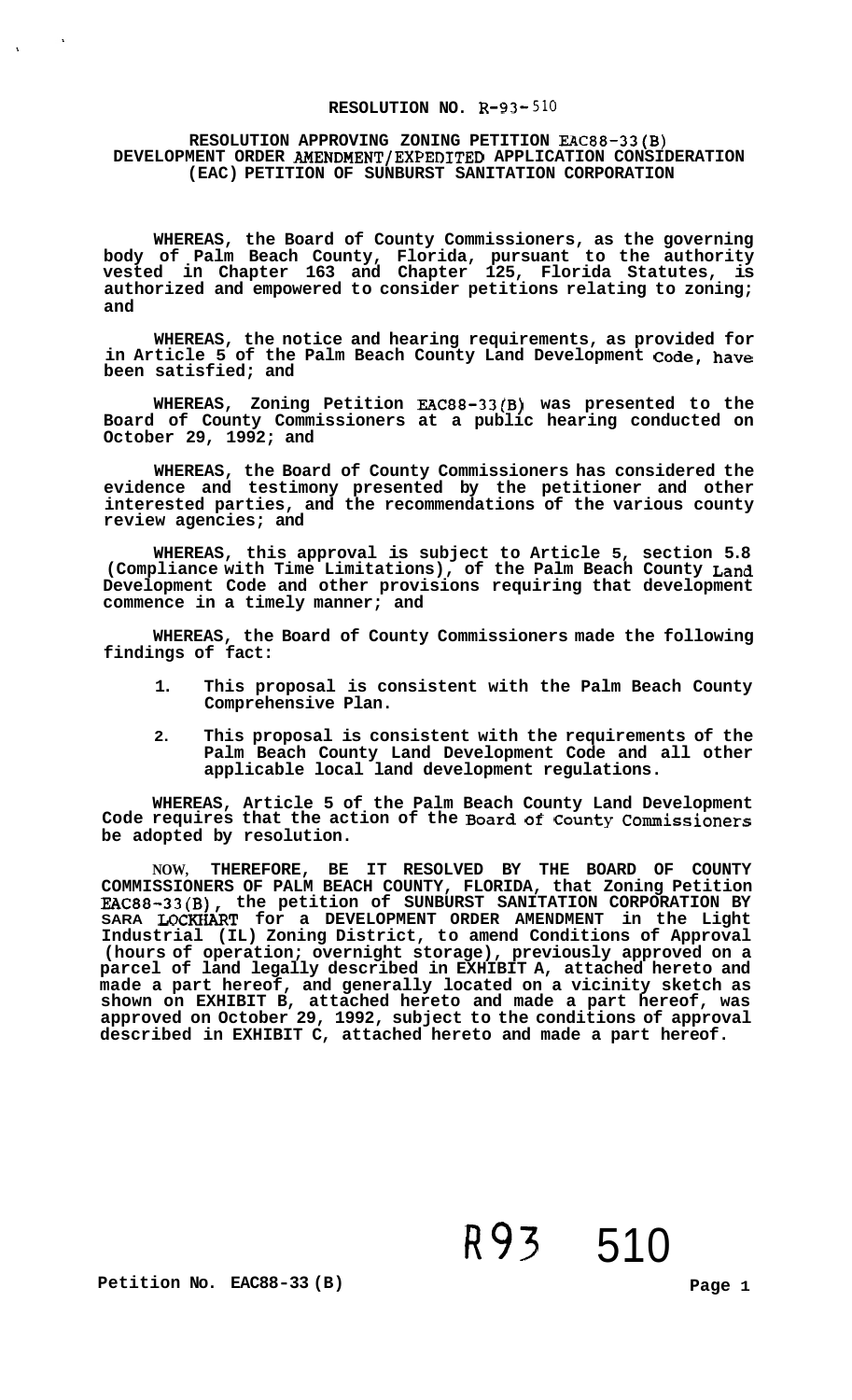**Commissioner Marcus moved for the approval. of the Resolution.** 

**The motion was seconded by Commissioner Newell and, upon being put to a vote, the vote was as follows:** 

> **Mary McCarty, Chair --Aye Burt Aaronson --Aye Ken Foster --Aye Maude Ford Lee --Aye Karen T. Marcus --Aye Warren Newel1 --Aye Carol A. Roberts --Absent**

**The Chair thereupon declared that the resolution was duly passed and adopted this** 20 **day of April** , **1993.** 

**APPROVED AS TO FORM AND LEGAL SUFFICIENCY** 

<span id="page-1-0"></span> $\ddot{\phantom{1}}$ 

**PALM BEACH COUNTY, FLORIDA**  BY ITS BOARD OF COUNTY **COMMISSIONERS** 

**BY** : COUNTY ATTORNEY

.. . - - *L* -. **-x..**  .~. *r .3* , - .. .. **1-**  .. **<sup>c</sup>**\_\_ *c* . . -- .\_. *I-.* ' BY: **DEPUTY CLERK** 

# *R93* 510

Petition No. EAC88-33 (B) Petition No. 2012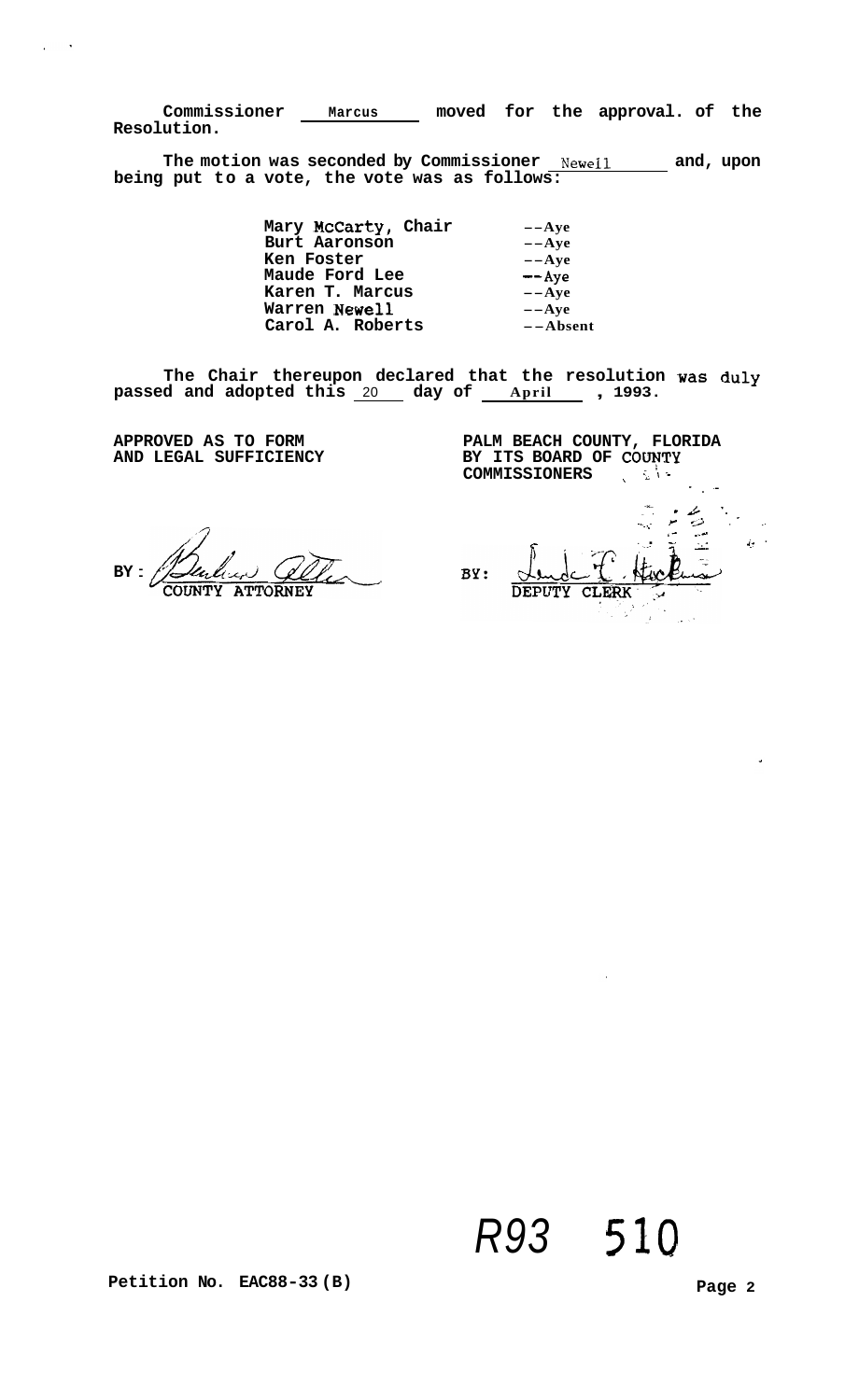#### **EXHIBIT A**

#### **LEGAL DESCRIPTION**

**A parcel of land, together with all improvements thereon, situated in Section 34, Township 43 South, Range 42 East, Palm Beach County, Florida, described as follows:** 

**PARCEL 1A: The East 1/2 of Tract 70, Block 5** , **PALM BEACH FARMS COMPANY PLAT NO. 3, according to the plat thereof, as recorded in Plat Book 2, Pages 45 to 54, inclusive.** 

**PARCEL ?A: The East 1/2 of Tract 71, all lying North of the Right- of-Way of State Road 80, Block** *5,* **THE PALM BEACH FARMS COMPANY ELAT NO. 3** , **according to the plat thereof as recorded in Plat Book 2** , **Page 45, also described as PALM BEACH FARMS COMPANY PLAT NO. 3** , **the North 26.33 feet to 40.72 feet of the east 1/2 of Tract 71, Block 5, Section 34, Township 43 South, Range 42 East, as Same is recorded in Plat Book 2, Page 45.** 

PARCEL 1B: The East 1/2 of Tract 51, Block 5, PALM BEACH F*IRMS* **COMPANY PLAT NO. 3, according to the plat thereof, as recordecl in Plat Book 2, Page 45 to 54, inclusive.** 

**LESS that part of Parcel lA, 2A and 1B as conveyed to Palm Be!ach County by deed recorded in Official Record Book 4281, Page ~'19, more particularly described as follows:** 

**A parcel of land for Road Right-of-way purposes, lying in Tract:; 70 and 71 of Block 5, PALM BEACH FARMS COMPANY PLAT NO. 3, as recorded in Plat Book 2, Page 46; more particularly describecl as**  follows:

**Commence at the intersection of the East line of said Tract 71 and the base line of survey for State Road 80, as shown on Road Boolc 2** , **[page 11](#page-10-0) through 18, (said base line being the approximate cen1:erline of existing pavement); thence Northerly along the said 12ast line of Tract 71, a distance of 50.05 feet to the POINT OF**  BEGINNING of the herein parcel to be described (said point being in BEGINNING of the herein parcel to be described (said point being in the existing North Right-of-way line of State Road 80); thence **continue Northerly along said East lines of said Tracts 70 and 71, a distance of 40.72 feet to the North line of said Tract 71; thence West along the North line of said Tract 71, thence west along the**  north line of said Tract 71 330.00 feet, more or less to the W**est** line of the East 1/2 of said Tract 71; thence South along the West line of the East 1/2 of said Tract 71, a distance of 26.33 feet to **the existing North Right-of-way line of State Road 80; thence a.long said North line of State Road 80, South 88 degrees 03/ 08" Ea:;t a distance of 330.32 feet, more or less to the POINT OF BEGINNIIJG.** 

*ALSO* **LESS: Beginning at the Southeast corner of Tract 70, Block 5, PALM BEACH FARMS COMPANY PLAT NO. 3** , **as recorded in Plat Book 2** , **Pages 45 through 54, run thence the following number of courses:** 

- **1. North** *0* **degrees 33' West along the East line of said Tract 70, a distance of 99.38 feet, more or less to intersect a line parallel with and 220.00 feet North of (as measured at right angles to) the South line State Road 80; thence**
- **2. Along said parallel line North 88 degrees 03' 08" Wesi:, a distance of 330.03 feet to intersect the West line of the East 1/2 of Tract 70; thence**
- **3. South** *0* **degrees 33, East along West line 113.43 feet to the**  Southwest corner of the East 1/2 of said Tract 70; thence
- **4. North 89 degrees 27' East along the South line of said Tract 70, 330.00 feet more or less to the POINT OF BEGINNING.**

R93 510

Page 3

**Petition No. EAC88-33 (B)**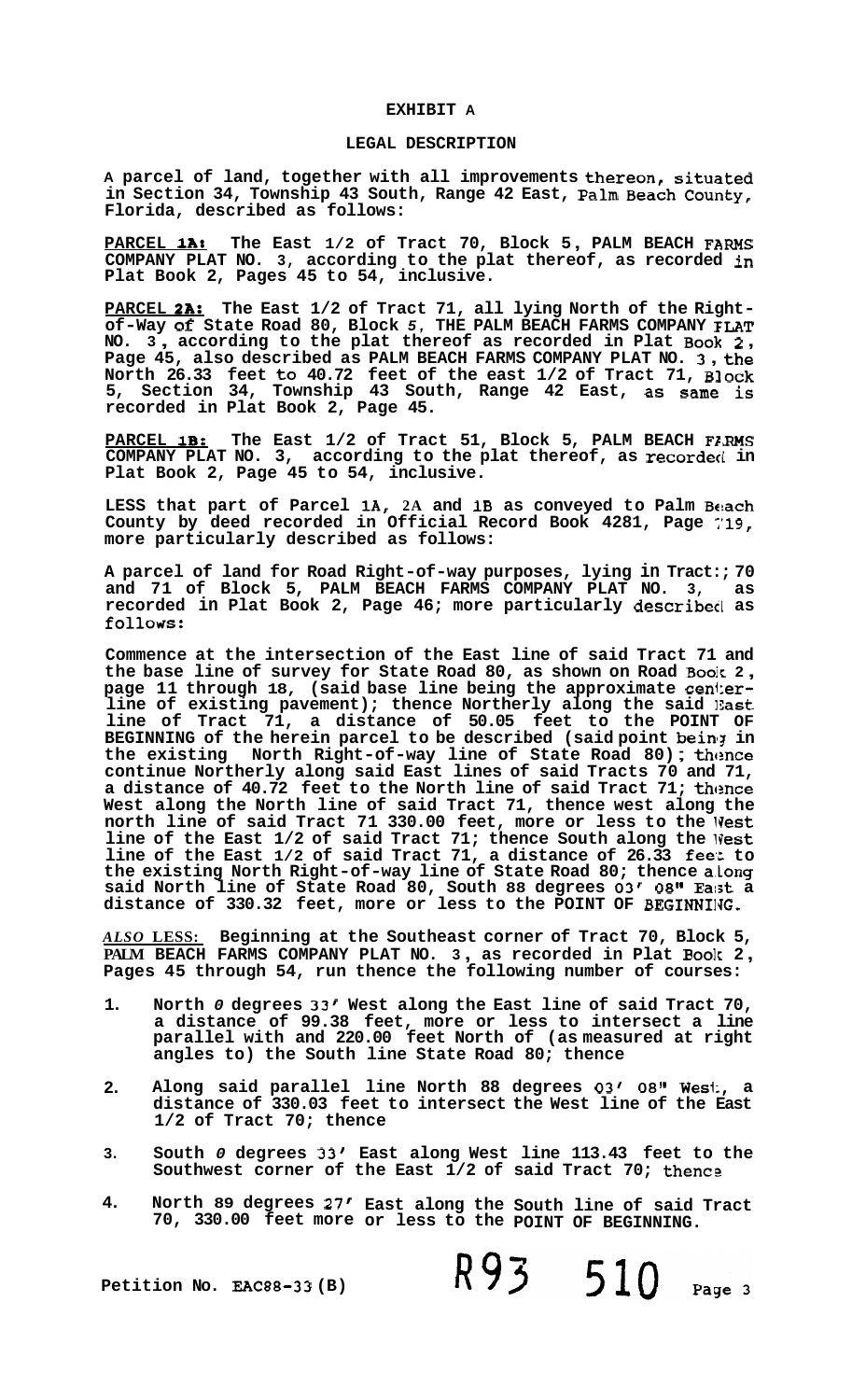*ALSO* **LESS: A parcel of land for Road Right-of-way purposes, being**  the North 15.00 feet of the East 1/2 of Tract 70 and the South 15.00 feet of the East 1/2 of Tract 51, Block 5, PALM BEACH FARMS<br>COMPANY PLAT NO. 3, [as recorded in Plat Book 2](#page-1-0), Pages 45 through **54, in the Public Records of Palm Beach County, Florida.** 

 $\hat{\mathbf{v}}$ 

# R93 510

**Petition No. EAC88-33 (B)** 

**Page 4**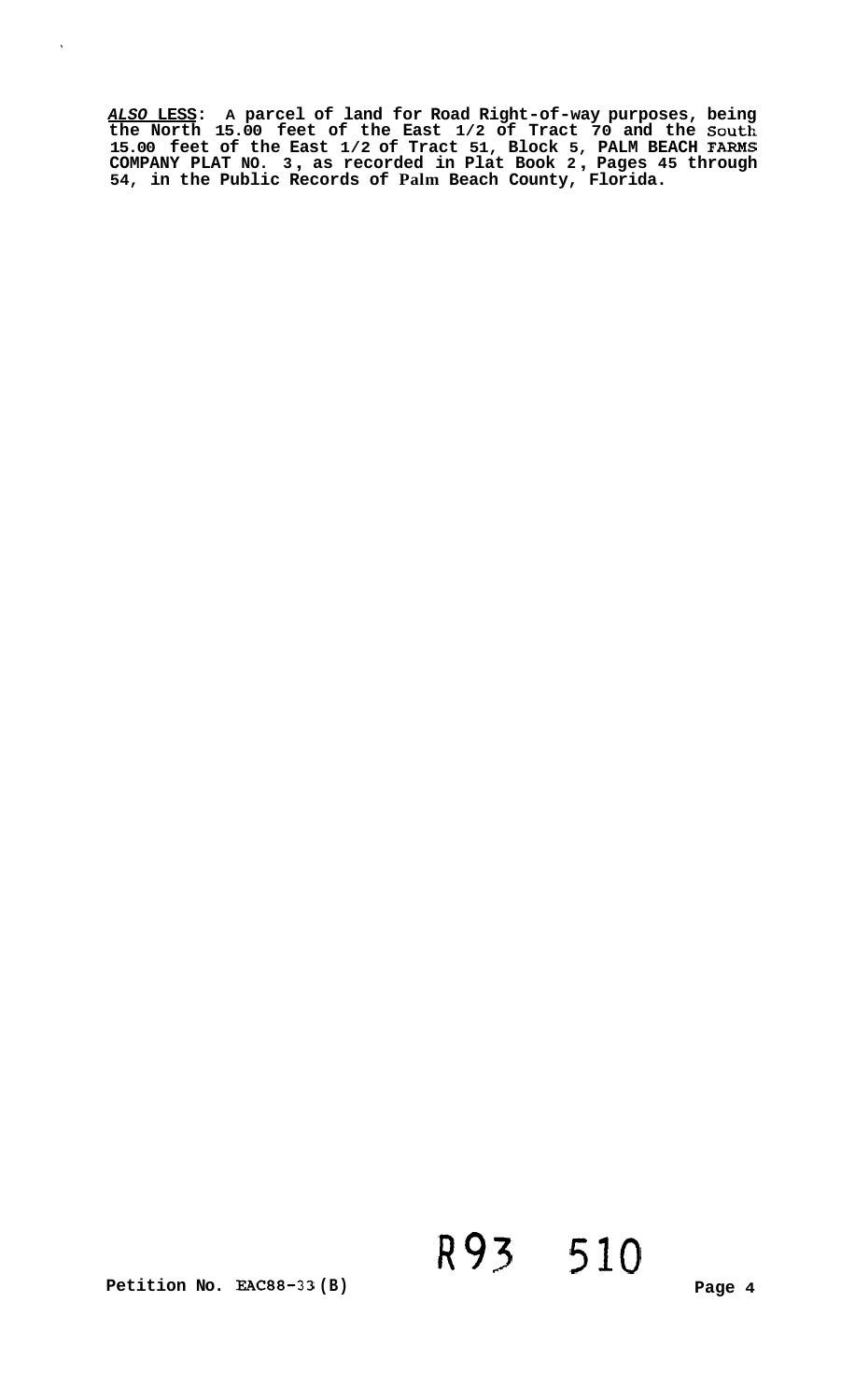## EXHIBIT B **VICINITY** SKETCH

**Sec. 2 7 Twp. 93 Rng.** *qz*  **Quadrant Sheet:**  Ylf Aerial Page: **172 - 173** 

Wieinity *J7Z 473* motdh

6



PETITION NO:  $EA \subset B8 - 33 CB$ ) **BCC DISTRICT:**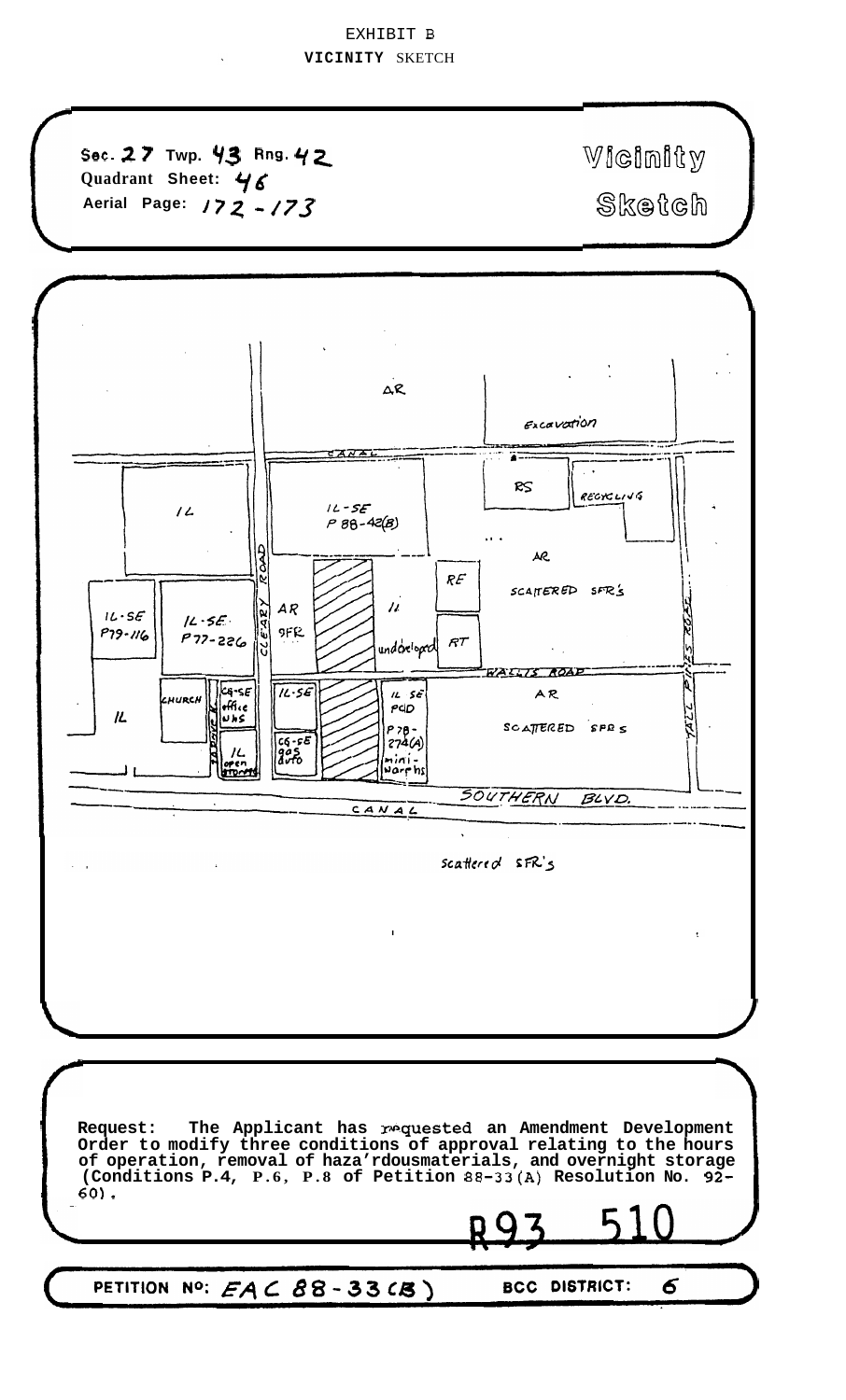#### EXHIBIT C

#### CONDITIONS **OF** APPROVAL

NOTE: All previous conditions **of** approval are shown in **BOLD**  and will be carried forward with this petition unless expressly modified herein. All conditions shall apply to the entire property unless specifically stated otherwise.

- A. ALL PETITIONS
	- **1.** The petitioner shall replace all required landscape material that is dead, diseased, damaged, or missing  $\bar{\mathsf{b}}$ y March 31, 1993. (MONITORING-Zoning)
	- 2. Prior to March 31, 1993 the petitioner shall amend the site plan to include a stabilized employee parking area on the recycling facility property. Shell rock may be used to meet this requirement. (MONITORING-Zoning)
	- 3. The petitioner shall comply with all previous conditions **of** approval, including original deadlines for Zoning Code Section 402.9 compliance, unless expressly modified herein. (Previously Condition No. **A.l.** of Resolution No. R-92-60, Zoning Petition 88-33(A). (MONITORING)
	- **4. Prior to site plan certification, the site plan shall be amended to indicate compliance with all minimum property development regulations and land development requirements of Palm Beach County.** (Previously Condition No. A.2. **of**  Resolution No. R-92-60, Zoning Petition 88-33 (A). (ZONING)
	- 5. **"Development** of the site is limited to the uses and site **design shown on the site plan exhibit 46 approved by the Board of County Commissioners. Any modifications must be approved by the Board of County Commissioners unless the proposed use or design changes are permitted pursuant to Zoning Code Section 402.7 (E)2 (b) (Site Plan Review Committee Powers and Standards of Review) or required by the conditions of approval contained herein.** (Previously Condition **No.** A.2. of Resolution No. R-92-60, Zoning<br>Petition 88-33(A). (ZONING) Petition  $88-33$  (A).
	- 6. Condition No. A.3. **of** Resolution No. R-92-60, Zoning Petition 88-33(A), which currently states:

**"The petitioner shall submit an application to the Site Plan Review Committee for the certification of the site plan approved by the Board of County Commissioners for this site prior to January 7, <sup>1992</sup>.'I** (MONITORING)

Is hereby deleted.

(REASON: Petitioner has complies with condition.)

#### B. BUILDING AND SITE DESIGN

**1. Prior to site plan certification, the site plan shall be amended to indicate that the processor will be enclosed on the north, east and west sides.** (Previously Condition No. B.l. **of** Resolution No. R-92-60, Zoning Petition 88- 33 **(A).** (ZONING)

Petition No. **EAC88-33(B)** Petition No. **EAC88-33(B)** 

R93 510.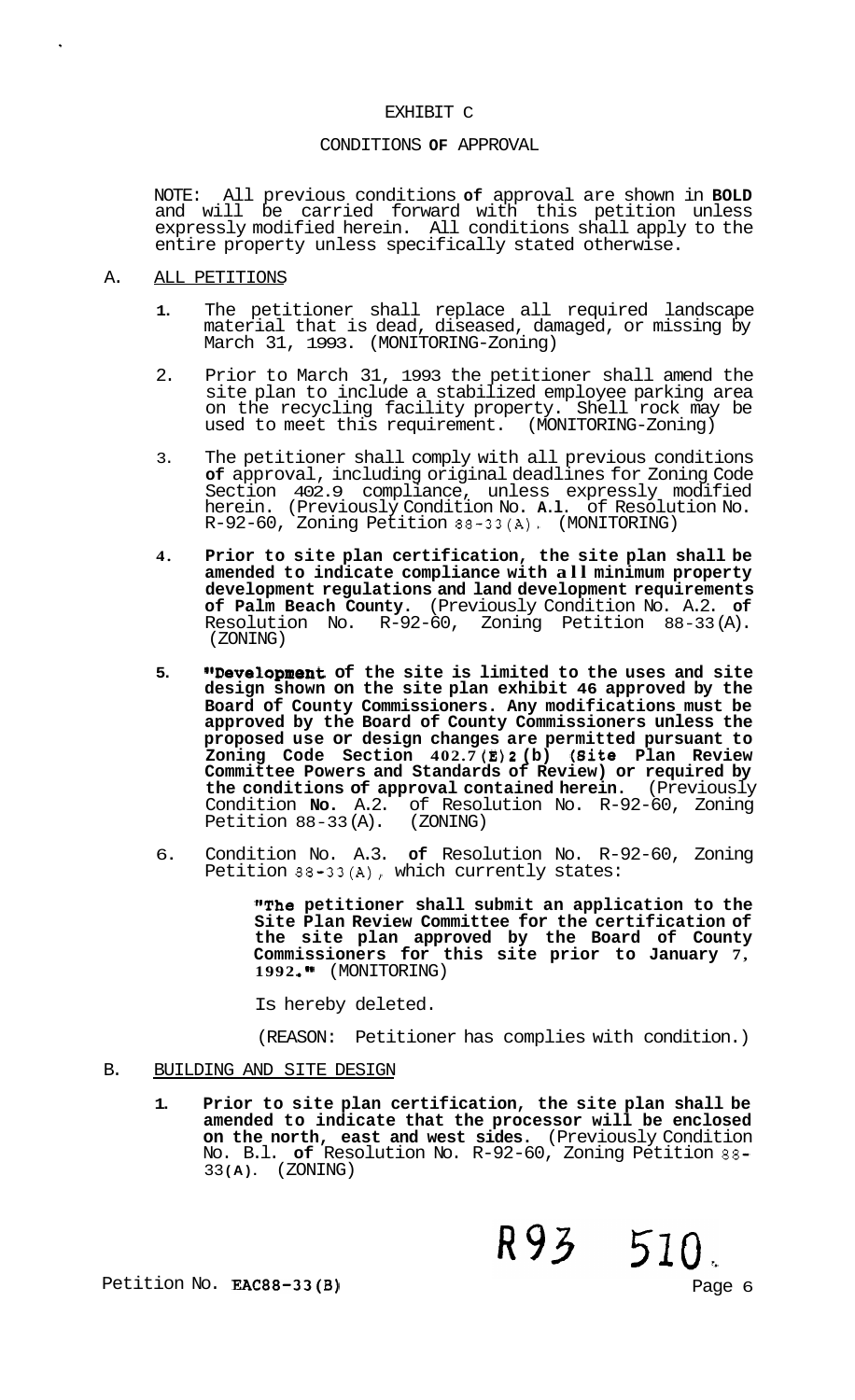- **2. The height of recyclable or recovered materials, or nonrecyclable residue, sorted or stored in outdoor arwas shall not exceed twelve (12) feet in height.** (Previously Condition No. B.2. of Resolution No. R-92-60, Zoning Petition 88-33(A). (CODE ENFORCEMENT-Zoning)
- **3. All outdoor storage of nonorganic recyclable materials, excluding rock, dirt, mulch and non-treated wood, shall**  be in leak-proof containers or located on a paved area **that is designed to capture all potential run-off associated with the materials.** (Previously Condition **No.**  B.3. of Resolution No. R-92-60, Zoning Petition 88-33 **(A).**  (CODE ENFORCEMENT-Zoning)
- 4. Condition No. 1 of Resolution No. R-89-438, Zoning Petition 88-33, which currently states:

#### **Prior to site plan certification, the site plan shall be amended to indicate the following:**

- a. Required transfer of ten (10) percent of the specialized vehicular use area landscaping to the perimeter of the site. This area shall be designated numerically in the tabular data and graphically.
- b. Fifteen **(15)** foot landscape strip along the southern property line, meeting the requirements of the Landscape Code, Section 500.35.E.3
- c. Remove the reference to "future development" shown on the site plan for the northern portion of the site.
- d. Indicate paving and striping along the northern portion of the site, or petition for variance relief from the Board of Adjustment.
- e. Provision of a six (6) foot high solid worden fence around the perimeter of all storage areas."

Shall apply to the south parcel only. (Previously Condition **No.** B.4. of Resolution No. R-92-60, Zoning Petition 88-33 (A) . (ZONING)

*5.*  Condition No. 3 of Resolution **No.** R-89-438, Zoning Petition 88-33, which stated:

**"The petitioner shall eliminate twenty-four (24) parking spaces located adjacent to the southern property line and relocate and label the five (5) display spaces for auto sales on site and install landscaping as required, by Condition No. 1.b."** 

Was amended by Condition No. B.5. of Resolution No. R-92-60, Zoning Petition 88-33(A) to state:

**"The petitioner shall label the five (5) display spaces for auto sales on site and install landscaping as required by Condition No. l.b.lw (ZONING)** 

R93 510

Paue 7

**6. The site shall be limited to a maximum of five** *(5)*  **display spaces.** (Previously Condition No. B.6 , of Resolution No. R-92-60, Zoning Petition 88-33 (A). (CODE ENFORCEMENT-Zoning)

Petition No. EAC88-33 (B)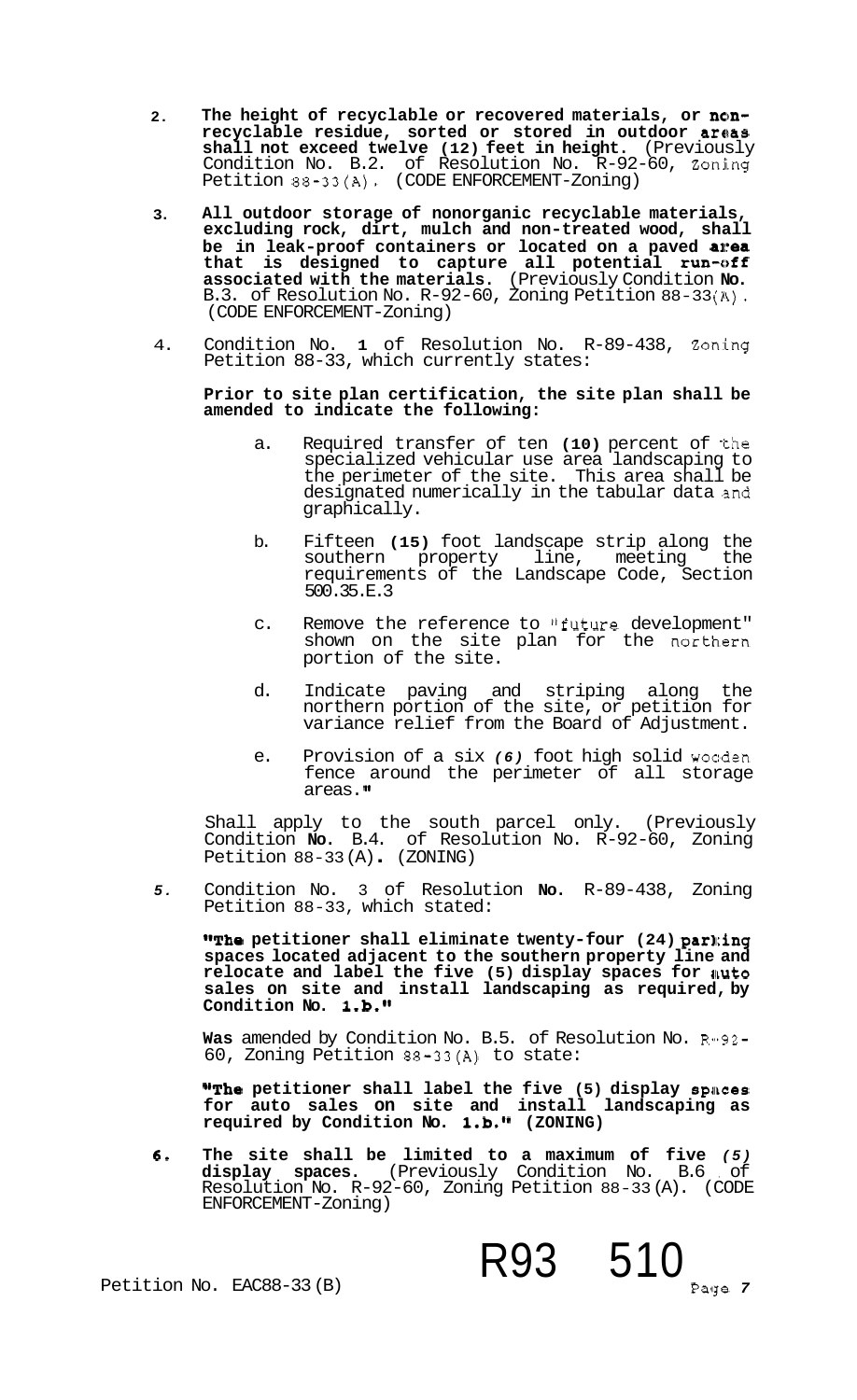- **7. The petitioner shall provide an area on the site to unload vehicles from car carriers or towing vehicles. Sufficient maneuvering area shall be provided and shall be located out of on-site and off-site vehicular traffic circulation. This area shall be designated on the site plan.** (Previously Condition No. **B.7. of** Resolution **190.**   $R-92-60$ , Zoning Petition  $88-33(A)$ . (ZONING)
- **8. The petitioner shall replace/upgrade the existing wooden**  fence along the north property line of the south parcel, adjacent to Wallis Road, in accordance with Conditions **4.e. of Zoning Petition No. 88-33, Resolution No. R-89- 438.** (Previously Condition No. B.8. **of** Resolution No. R-92-60, Zoning Petition 88-33(A). (CODE ENFORCEMENT-Zoning)
- **9. Prior to issuance of a building permit, the petitioner shall ensure that the structure built to enclose the processing equipment is constructed to ensure nolise**  levels do not exceed 60 DBA at the closest property line. (Previously Condition No. B.9 **of** Resolution No. R-92-60, Zoning Petition 88-33(A). (BUILDING\Code Enforcement:)

#### <sup>C</sup>. CONCURRENCY

- **1. Prior to site plan certification, the petitioner shall**  amend the Concurrency Exemption for the site (Case #90-**11-30-094 E to reflect the new approved use.** (Previously Condition No. C.l **Gf** Resolution No. R-92-60, Zoning Petition 88-33 (A). (PLANNING)
- D. ENVIRONMENTAL RESOURCES MANAGEMENT
	- **1. Becondary containment for stored Regulated Bubstancesfuels, oils, solvents, or other hazardous chemicals- is required. Environmental Resources Management Department staff are willing to provide guidance on appropriate protective measures.** (Previously Condition No. D.I **of**  Resolution No. R-92-60, Zoning Petition 88-33(A). (ERM)
	- **2. Plans for any underground storage tanks must be signed off by the Department of Environmental Resources Xanagement prior to installation. The petitioner s'ha11 perform allnecessarypreventativemeasures to reduce the chances of contamination of the groundwater. Double walled tanks and piping with corrosion protection or their equivalent shall be a part of those measures.**  (Previously Condition No. D.2 **of** Resolution No. R-92-60, Zoning Petition 88-33(A). (EM)

#### E. ENGINEERING

**1. The developer shall retain the stormwater runoff in accordance with all applicable agency requirements in effect at the time** *of* **the permit application. However,**  at a minimum, this development shall retain onsite three **(3) inches of the stormwater runoff generated by a three (3) year-one (1) hour storm as required by the Permit Section, Land Development Division. The drainage system shall be maintained in an acceptable condition as approved by the County Engineer. In the event that: the drainage system is not adequately maintained as determined by the County Engineer, this matter will be referred to the Code Enforcement Board for enforcement.**  (Previously Condition No. E.1 of Resolution No. R-92-60, Zoning Petition 88-33(A). (ENGINEERING)

Petition **No.** EAC88-33 (B) **Page** *8* 

R93 510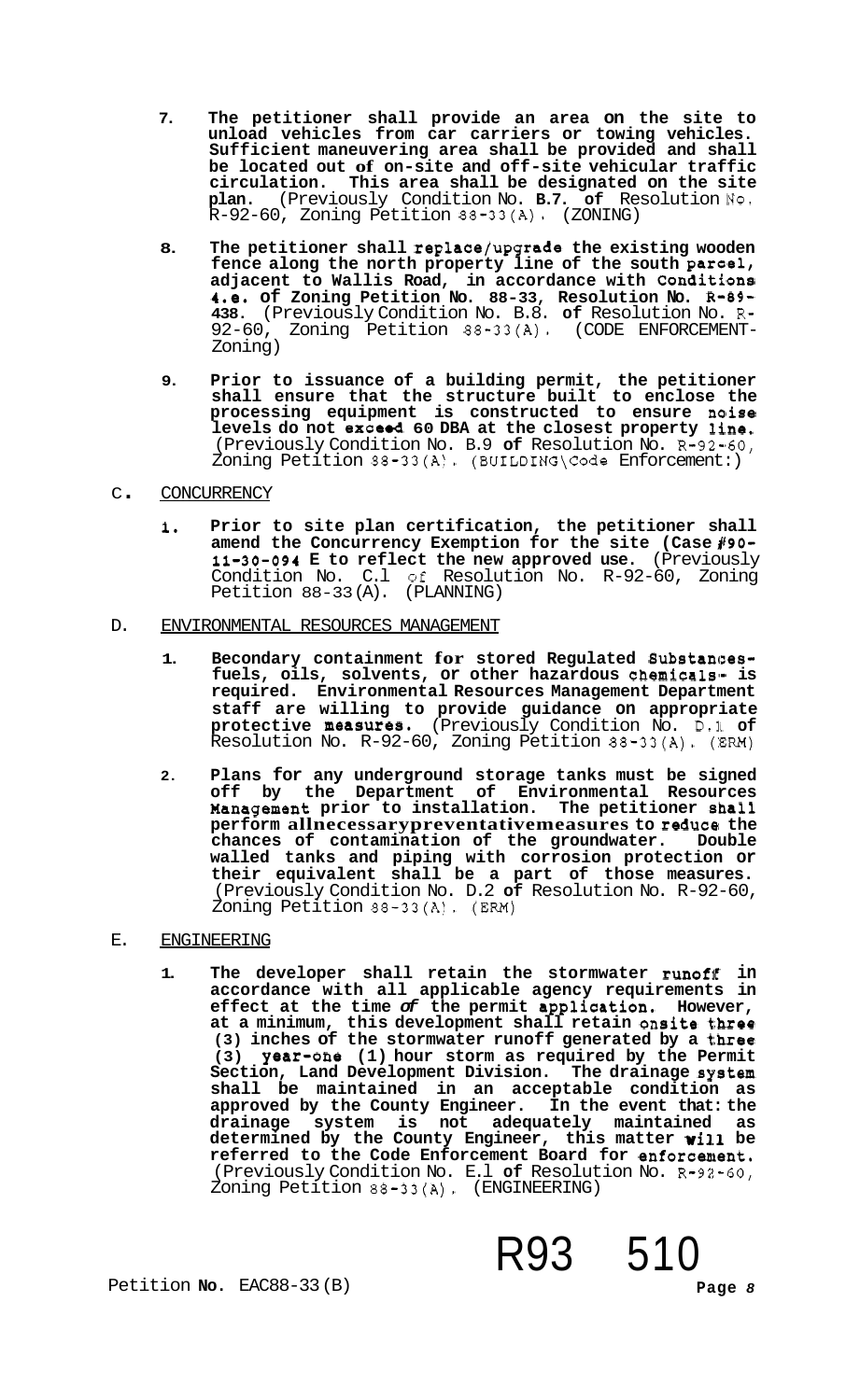- 2. The developer shall design the drainage system such that **storm water runoff from the parking areas and paired surfaced area shall be separate from those areas wh:ich may contain hazardous or undesirable waste from \*;he proposed site.** (Previously Condition **No.** E.2 *of*  Resolution **No.** R-92-60, Zoning Petition 88-33 **(.1).**  (ENGINEERING)
- **3. Within 90 days of approval of this project, the property owner shall convey to Palm Beach County by road right-of- way warranty deed for Southern Boulevard, 220 feet north of the north right-of-way of the West Palm Beach Canal free of all encumbrances and encroacbments. Petitioner shall provide Palm Beach County with sufficient documentationacceptable tothe Land AcquisitionDivision to ensure that the property is free of all encumbrances and encroachments. Right-of-way conveyance shall also**  include "Safe Sight Distances" where appropriate at **intersections as determined by the County Engineer.**  Previously Condition No. E.3 **of** Resolution No. R-92-60, Zoning Petition 88-33(A). (ENGINEERING)
- **4. The property owner shall pay a Fair Share Fee in the amount and manner required by the \*\*Fair Share Contribution for Road Improvements Ordinance\*\* as it presently exists or as it may from time to time be amended. The Fair Share Fee for this project shall. be**  determined by the County Engineer. Previously Condition **No. E.4 of** Resolution **No.** R-92-60, Zoning Petition 88- 3 3 (A) . (ENGINEERING)
- *5-* **The Developer shall provide discharge control and treatment for the stormwater runoff in accordance with all applicable agency requirements in effect at the time of the permit application. However, at a minimum, this development shall retain onsite the stormwater runoff generated by a three (3) year-one (1) hour storm with a total rainfall of 3 inches as required by the Permit Section, Land Development Division. In the event that the subject site abuts a Department of Transportation maintained roadway, concurrent approval from the Florida Department of Transportation will also be required. The drainage system shall be maintained in an acceptable condition as approved by the County Engineer. In the event that the drainage system is not adequately maintained as determined by the County Engineer, this matter will be referred to the code Enforcement Boar4 for enforcement.** Previously Condition **No.** E.5 **of** Resolution **No.** R-92-60, Zoning Petition 88-33 **(A).** (ENGINEERING)
- **6.** Access to the site shall be restricted to the paved **portion of Wallis Road between Cleary Road and the**  subject property. Previously Condition No. Resolution No. R-92-60, Zoning Petition 88-32 **(A).**  (ENGINEERING)

### **F. HEALTH**

**1. Generation and disposal of haxardous effluents into sanitary sewage system shall be prohibited unless adequate pretreatment facilities approved by the Florida Department of Environmental Regulation (FDER) and Aclency**  responsible for sewage works are constructed and used by project tenants or owners generating such effluents. Previously Condition No. **F.l of** Resolution No. **R-92-60,**  Zoning Petition 88-33(A). (HEALTH\ERM)

R93 510

Petition No. EAC88-33(B)

**Psge 9**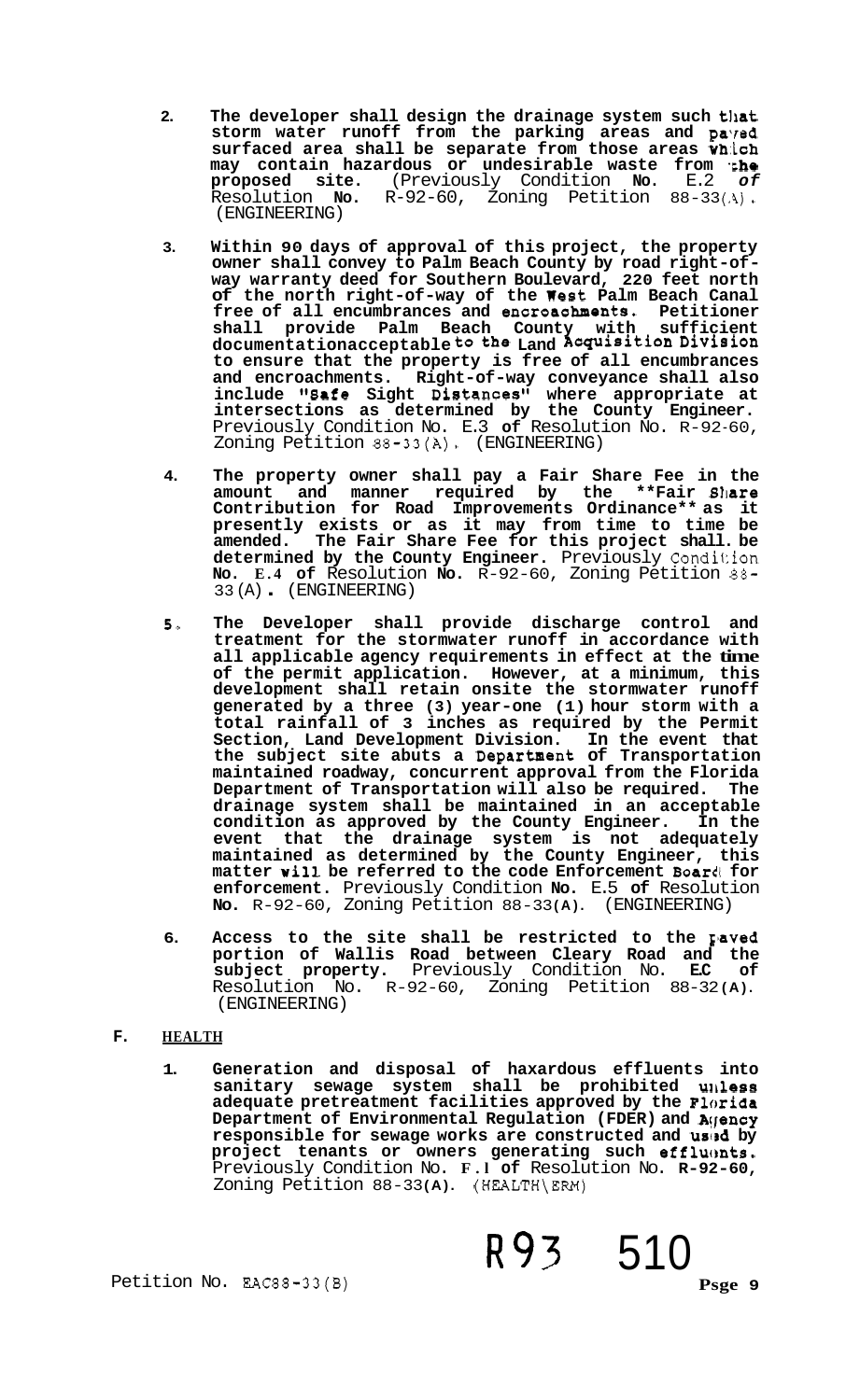- **2. Since sewer service is available to the property, septic**  tank shall not be approved for use on the **property.** Previously Condition No. F.2 of Resolution No. R-92-60, Zoning Petition 88-33 (A). (HEALTH)
- **3. Because water service is available to the property, a well shall not be approved for potable water utle.**  Previously Condition No. F.3 of Resolution No. R-92-60, Zoning Petition 88-33 (A). (HEALTH)
- 4. **No** portion of this project is to be approved on potable **well or septic tank, existing or new. Existing sepf:ic**  tanks are to be abandoned, in accordance with Chap<sup>1</sup>:er **10D-6, F.A.C.** Previously Condition No. F.4 **of** Resolut.ion No. R-92-60, Zoning Petition 88-33(A). (HEALTH)
- 5. Prior to commencement of any recycling activity on the **north parcel, the petitioner shall install potable water and sanitary sewer facilities on the parcel.** Previously Condition No. **F.5 of** Resolution No. R-92-60, Zoning Petition 88-33 (A). (HEALTH)
- G. IRRIGATION OUALITY WATER
	- **1. When irrigation quality water is available within 500 feet of the property, the petitioner shall connect to the**  system. The cost for connection shall be borne by the **property** owner. Previously Condition No. G.1 of Previously Condition No. G.l Resolution No. R-92-60, Zoning Petition 88-33 **(A).**  (ZONING)
- H. LANDSCAPING " GENERAL
	- **1. Prior to site plan certification, the petitioner shall revise the site plan to reflect conformance to current**  Landscape Code requirements for the north parcel, and to **the maximum extent possible on the south parcel, all landscape conditions of approval, and revised landscape tabular data.** Previously Condition No. **I. 1 of** Resolut.ion No. R-92-60, Zoning Petition 88-33(A). (ZONING)
	- **2. All trees required by this petition shall be a minj.mum**  *of:* 
		- **a. Height: 14 feet, except where noted.**
		- **b. Trunk Caliper: 3.5 inches at 4.5 feet above grade.**
		- **c. Canopy Diameter: 7 feet** .

Previously Condition No. 1.2 **of** Resolution No. R-92.-60, Zoning Petition 88-33(A). (ZONING)

- **<sup>3</sup>**. **The petitioner shall install an eight (8) foot high**  opaque fence from the west property line to the east **property line of the north parcel, along the south boundary of the lake maintenance easement.** Previously Condition No. 1.3 *of* Resolution No. R-92-60, Zo:ling Petition 88-33 (A). (ZONING)
- **4. All landscaping and vegetation planted on site, as required by this petition, shall be a native variety.**  Previously Condition No. 1.4 **of** Resolution No. R-92-60, Zoning Petition 88-33 (A). (ZONING)

R93 510

Petition No. EAC88-33(B) **Page 10**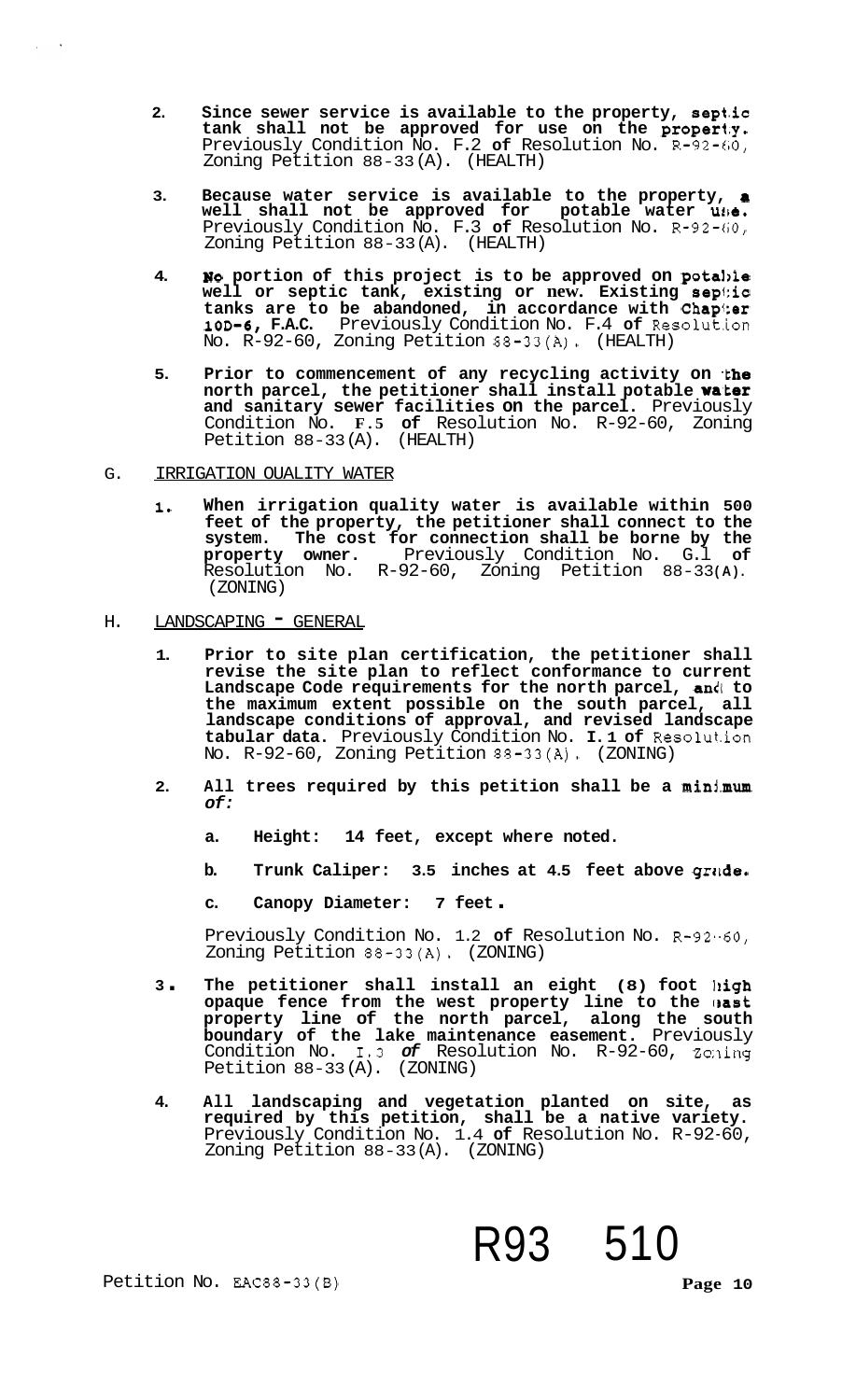- <span id="page-10-0"></span>**5. All landscaping and buffering shall be properly installed, irrigated and maintained, as required by the Palm Beach County Zoning Code.** Previously Condition **No. 1.5 of** Resolution No. R-92-60, Zoning Petition 88-33(A). (ZONING)
- I. LANDSCAPING ALONG WALLIS ROAD
	- **1. NORTH SIDE OF WALLIS ROAD (South property line of natrth parcel) Landscaping within the required buffer along the north side of Wallis Road shall be upgraded to include:** 
		- **a. A minimum fifteen (15) foot wide landscape strip.**
		- **b. A six (6) foot high solid opaque fence.**
		- **c. One native canopy tree spaced every twenty** *(20)*  **feet on center.**
		- **d. Twenty-four (24) inch tall hedge or shrub material**  spaced twenty-four (24) inches on center, to be **maintained at a minimum height of thirty-six ((36) inches** .
		- **e. All required landscaping shall be installed on the exterior side of the required fence.**

Previously Condition No. J.l **of** Resolution **No.** R-92-60, Zoning Petition 88-33 (A). (ZONING)

- **2. SOUTH SIDE OF WALL18 ROAD (North property line of south parcel)** - **Landscaping within the required buffer along**  the south side of Wallis Road shall be upgraded to **include:** 
	- **a. A minimum ten (10) foot wide landscape strip.**
	- **b. A six (6) foot high solid opaque fence.**
	- **c. One native canopy tree spaced every twenty (20) feet on center.**
	- **d. Twenty-four (24) inch tall hedge or shrub material spaced twenty-four (24) inches on center, to be maintained at a minimum height of thirty-six (36) inches.**
	- **e. All required landscaping shall be installed on the exterior side of the required fence.**

Previously Condition **No. J.2 of** Resolution No. R-92-60, Zoning Petition 88-33(A). (ZONING)

- J. LANDSCAPING ALONG THE WEST PROPERTY LINE OF THE NORTH PARCEL
	- **1. Landscaping and buffering along the west property line of the north parcel shall be upgraded to include:** 
		- **a. A minimum fifty (50) foot wide landscape buffer strip.**
		- **b.** An eight (8) foot high fence, opaque from the south **property line of the north parcel, north to the lake maintenance.**
		- **C. Two rows of native canopy trees, spaced twenty (20) feet on center from the south property line 011: the**   $north$  parcel,  $north$  to the lake maintemance **easement. Two rows of ten (10) foot tall tive**

Petition **No. EAC88-33(B)** 

R93 510

age 11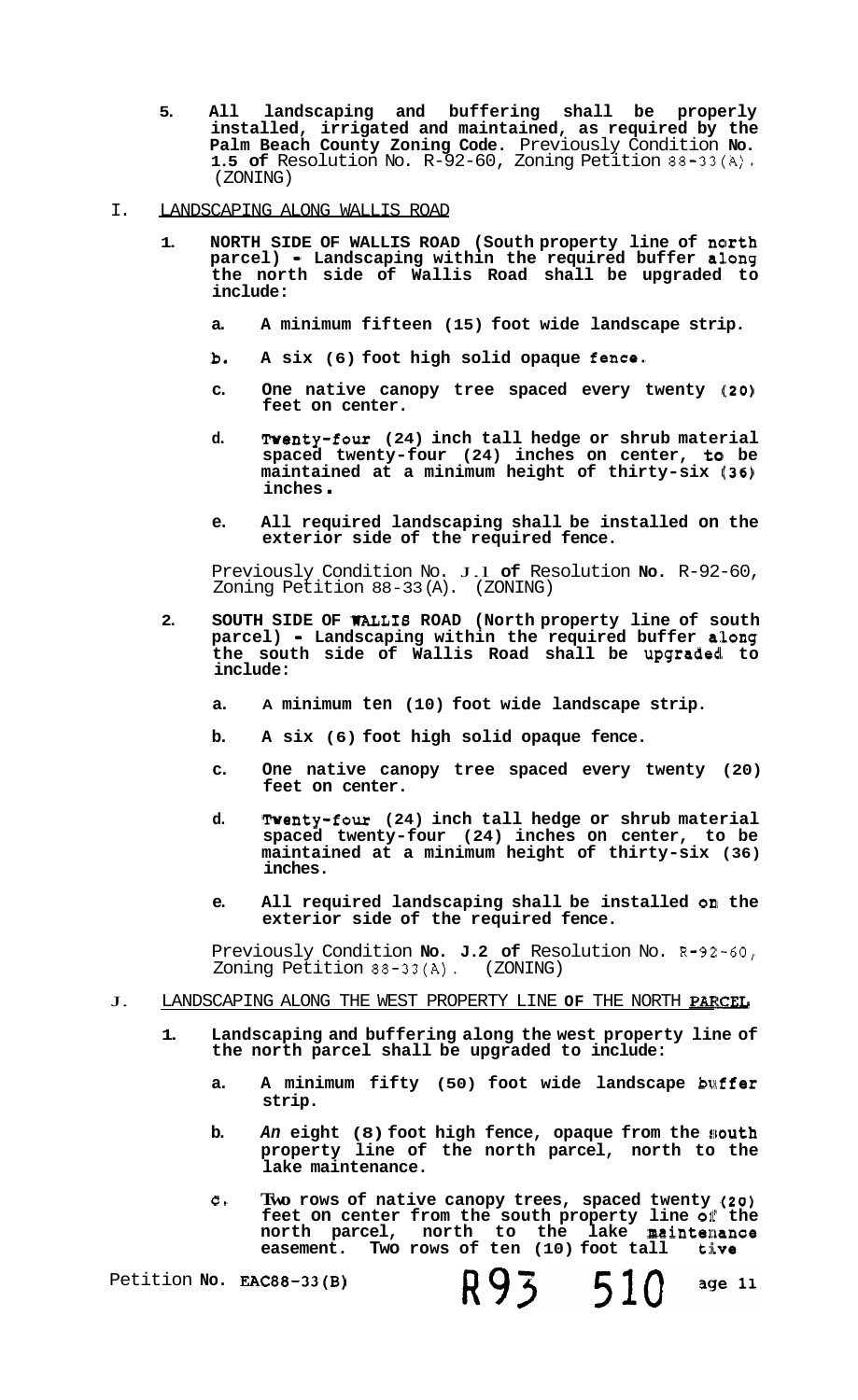**canopy trees spaced thirty (30) feet on center from the lake maintenance easement, north to the north property line.** 

- **d. One native palm tree for each twenty (20) linear feet. A group of three or more palm trees may supersede the requirement for a native canopy tree in that location.**
- **e. Twenty-four (24) inch tall hedge or shrub material spaced twenty-four (24) inches on center, installed from the south property line of the north parcel, north to the lake maintenance easement, and to be maintained at a minimum height of forty-eight (48) inches** .
- *f.* **All required landscaping shall be installed on the exterior side of the required fence.**

Previously Condition No. K.l **of** Resolution No. R-92-60, Zoning Petition 88-33 (A) . (ZONING)

- **2. Landscaping and buffering shall be installed prior to the**  issuance of the first building permit. Previously Condition No. K.2 **of** Resolution No. R-92-60, Zoning Petition 88-33 (A). (ZONING)
- **K.** LANDSCAPING ALONG THE NORTH AND EAST PROPERTY LINES (ABUTTING Industrial Zoning):
	- **1. A minimum ten (10) foot wide landscape buffer strip.**  Previously Condition No. L.l **of** Resolution No. R-92-60, Zoning Petition 88-33 (A) . (ZONING)
	- **2. A fence a minimum of six (6) feet in height.** Previously Condition No. L.2 **of** Resolution No. R-92-60, Zoning Petition 88-33 (A) . (ZONING)
	- **3. One twelve (12) foot tall native canopy tree planted every 20 feet on center along the exterior side of the required fence.** Previously Condition No. L.3<br>Resolution No. R-92-60, Zoning Petition 88-33  $R-92-60$ , Zoning Petition 88-33(A). (ZONING)
	- **<sup>4</sup>**. **Along the exterior side of the required fence, the property owner shall install thirty six (36) inch high shrubs or hedge material spaced no more than twenty four (24) inches on center at installation, to be maintained at a minimum height of forty eight (48) inches.**  Previously Condition **No. L.4 of** Resolution No. R-92-60, Zoning Petition 88-33(A). (ZONING)

#### L. LIGHTING

- **1. All outdoor lighting used to illuminate the premises and identification signs shall be of low intensity, shielded and directed downward and away from adjacent properties and streets.** Previously Condition No. **M.l of** Resolution **No.** R-92-60, Zoning Petition 88-33 (A). (CODE ENFORCEMENT- Zoning)
- **2. Lighting fixtures shall not exceed twenty (20) feet in height.** Previously Condition No. M.2 **of** Resolution **No.** R-92-60, Zoning Petition 88-33(A). (CODE ENFORCEMENT-<br>Zoning)

**R93** 510.

Petition No. EAC88-33(B) Page **12**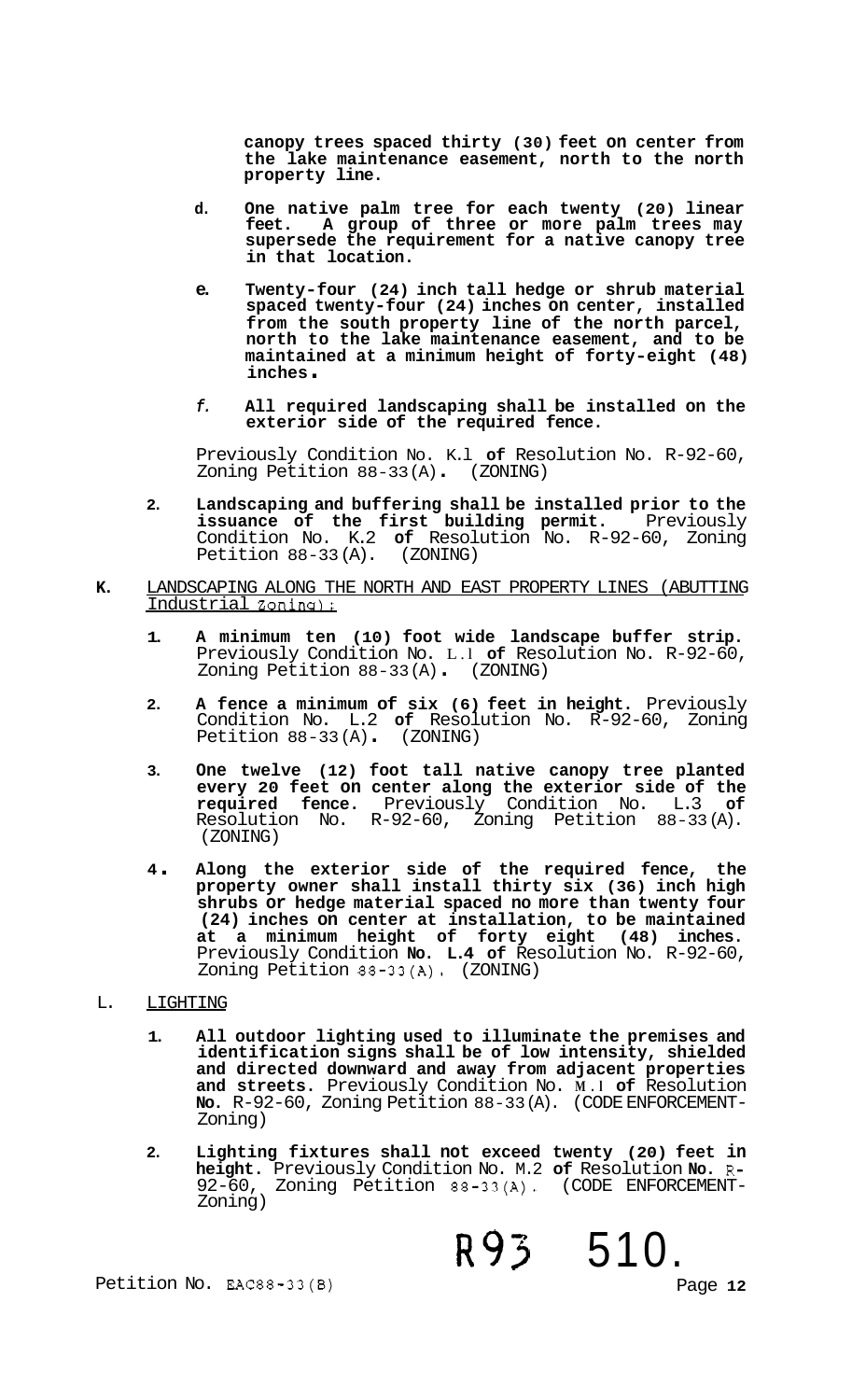- **3.** All outdoor lighting shall be extinguished no later than **11:OO p.m. Security lighting only is excluded from this requirement.** Previously Condition No. **M.3 of** Resolution No. R-92-60, Zoning Petition **88-33 (A).** (CODE ENFORCEMEIIIJT-Zoning)
- **4. Condition No. 10 of Resolution No. R-89-438, toning Petition 88-33 which stated:**

**"Outdoor** lighting used to illuminate the premises shall<br>be low intensity and directed away from adjacent low intensity and directed away from adjacent **properties and street, shining only on the subject site."** 

**Was deleted by Resolution No. R-92-60.** 

#### **M.** SIGNS

- **1. Any new or replacement signs fronting on Southern Boulevard shall be limited as follows:** 
	- a. Maximum sign height ten (10) feet.
	- **b. Maximum total sign face area <sup>100</sup>square feet.**
	- **c. Maximum number of signs one, monument type sign.**

Previously Condition No. N.l **of** Resolution No. R-92-60, Zoning Petition **88-33(A).** (CODE ENFORCEMENT-Zoning)

- **2.**  No signs shall be permitted fronting on Wallis Road, **except as required by Condition P.7** . Previously Condition No. N.2 **of** Resolution No. R-92-60, Zoning Petition **88- 33 (A)** . (CODE ENFORCEMENT-Zoning)
- **3. If, prior to the issuance of a building permit for the project, the Sign Code is amended to be more restrict:.ive than the conditions of approval, the regulations of the amended Sign Code shall supersede all sign-related conditions of approval.** Previously Condition No. N.3' **of**  Resolution No. R-92-60, Zoning Petition **88-33(A).** (CODE ENFORCEMENT-Zoning)
- **4.**  No off-premise signs shall be permitted on the site. Previously Condition No. N.4 **of** Resolution No. R-92-60, Zoning Petition **88-33(A).** (CODE ENFORCEMENT-Zoning)
- *5.*  There shall be no on premises signs indicating existance **of used automobiles sales.** Previously Condition No. N.5 *of* Resolution No. R-92-60, Zoning Petition **88-331A).**  (CODE ENFORCEMENT-Zoning)

#### N. *UNITY* **OF** TITLE

- **1. A Unity of Title shall be executed covering the entire site. Two (2) copies of properly executed Unity of Title**  documents shall be submitted to the toning Division  ${\tt simultaneously}$  with Site Plan Review Committee **application.** Previously Condition No. **0.1 of** Resolution No. R-92-60, Zoning Petition **88-33(A).** (ZONING)
- **2.** The Unity of Title may be broken by the Executive **Director of Planning, Boning, and Building and the County Engineer.** Previously Condition No. **0.1** *of* Resolution No. R-92-60, Zoning Petition **88-33(A).** (ZONING)

R93 510

Page 13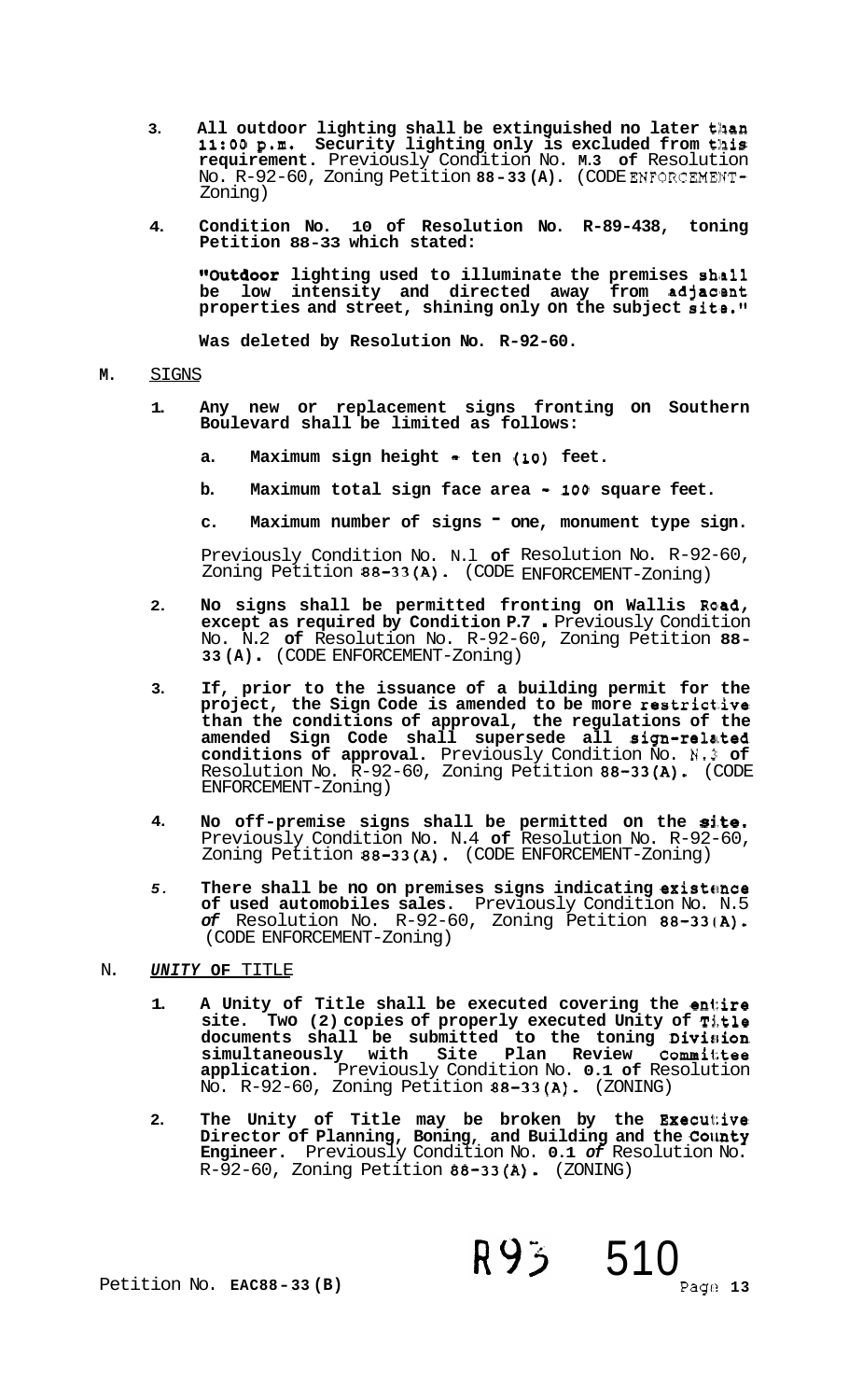#### *0.* USE LIMITATION

- 1. Use of the site shall be limited to 22,350 square feet of auto service and accessory sale uses, and 2.39 acres of **recycling processing use (north parcel only).** Previously Condition No. P.l of Resolution No. R-92-60, Zoning Petition **88-33(A).** (CODE ENFORCEMENT-Zoning)
- **2. Only construction materials and vegetation shall be recycled on site.** Previously Condition No. P.2 of Resolution No. R-92-60, Zoning Petition **88-33(A).** (CODE ENFORCEMENT-Zoning)
- **3. No outdoor loudspeaker system audible off site shall be permitted.** Previously Condition No. **P.3** of Resolution No. R-92-60, Zoning Petition **88-33(A).** (CODE ENFORCEMENT - Zoning)
- **4.** Condition No. P.4 of Resolution No. R-92-60, Zoning Petition **88-33(A),** which currently states:

Hours of operation for the recycling facility shall be limited to **7:30** a.m. to **5:30** p.m., Monday through Friday.

**Is** hereby amended to state:

Hours of operation of the recycling facility shall be limited to **7:30** a.m. to 6:OO p.m., Monday through Friday, excluding the retrieval and delivery of recyclable material containers, in accordance with Condition **0.5.** (CODE ENFORCEMENT-Zoning)

- **5.** The retrieval and delivery of recyclable material containers shall be limited to **7:OO** a.m. to 6:OO p.m., Monday through Saturday. (CODE ENFORCEMENT-Zoning)
- **6. The entrance to the north parcel, from Wallis Road, shall be locked and gated when the facility is not open. This gate shall be a minimum of six (6) feet in height, solid and opaque.** Previously Condition No. **P.5** of Resolution No. R-92-60, Zoning Petition **88-33(A)** (CODE ENFORCEMXNT-Zoning)
- **7.** Condition No. P.6 of Resolution No. R-92-60, Zoning Petition **88-33(A),** which currently states:

The applicant shall maintain a contract with a licensed waste hauler for daily removal of all hazardous material inadvertently brought on  $s$ ite,

Is hereby amended to state:

The applicant shall maintain a contract with a licensed waste. hauler for daily removal of all hazardous materials and white good inadvertently<br>brought on site. (ZONING) brought on site.

8. No hazardous materials or white goods shall be permitted **on site. A sign shall be prominently displayed at the**  entrance to the recycling facility stating these **restrictions.** Previously Condition No. P. *7* of Resolution No. R-92-60, Zoning Petition 88-33 (A) (CODE ENFORCEMENT)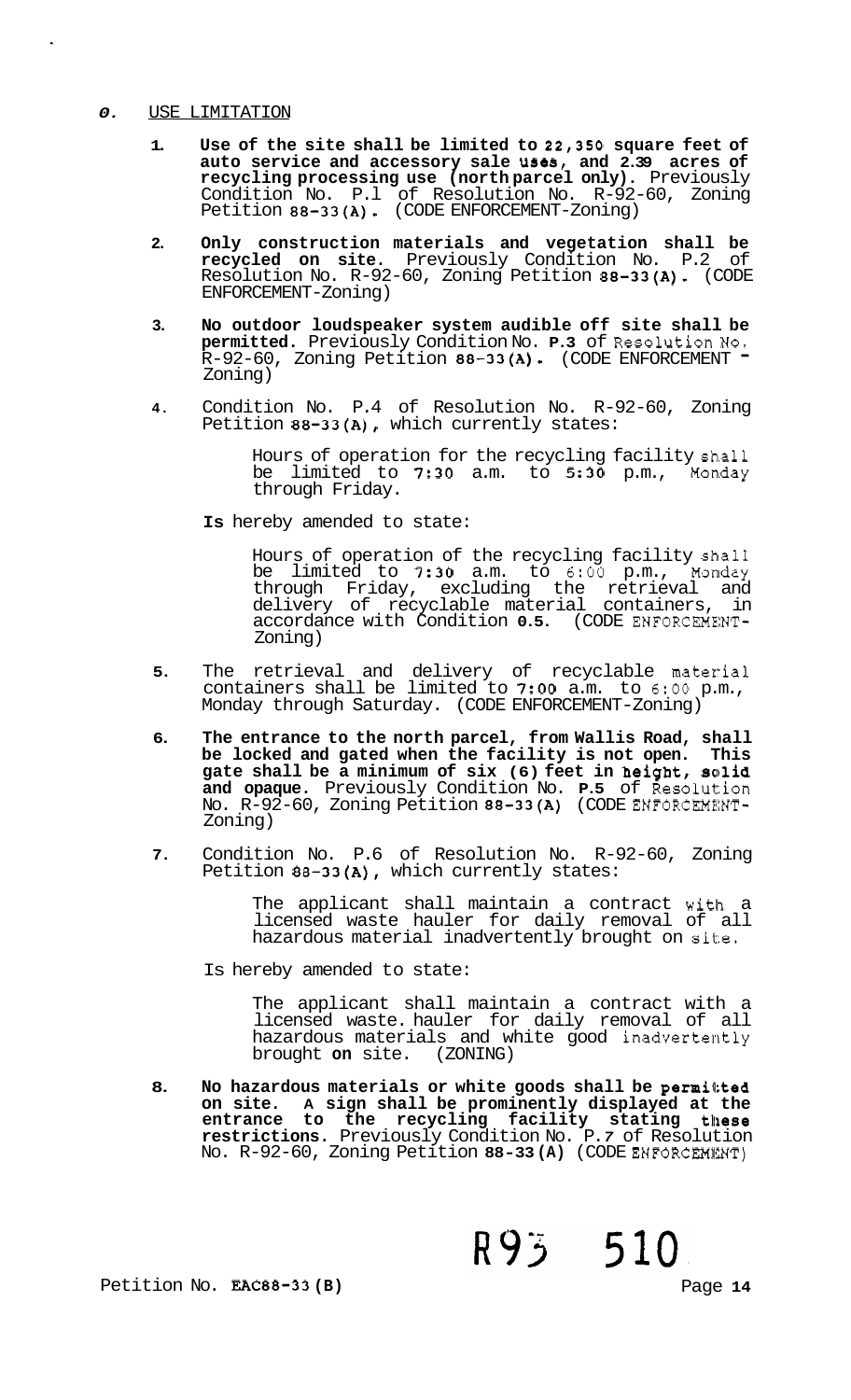**9.**  Condition No. P.8 **of** Resolution No. R-92-60, Zoning Petition 88-33(A), which currently states:

> No overnight storage **of** recyclable and nonrecyclable materials shall be permitted on site.

**Is** hereby amended to state:

 $\mathcal{L}^{\mathcal{L}}(\mathcal{A})$  . The set of  $\mathcal{L}^{\mathcal{L}}(\mathcal{A})$ 

 $\sim 100$ 

Overnight storage **of** recyclable materials shall be limited to a maximum **of** five **(5)** thirty cubic yard recyclable materials containers overnight (24 hours maximum, Monday through Thursday only). No overnight storage **of** non-recyclable materials shall be permitted on site. All overnight storage containers shall be appropriately covered and secured. (CODE ENFORCEMENT-ZONING)

- **<sup>10</sup>**. **Commercial excavation is prohibited on site.** Previously Condition No. P.9 **of** Resolution **No.** R-92-60, Zoning Petition 88-33(A) (CODE ENFORCEMENT-Zoning)
- **11. This site shall not be used as a commercial landfill.**  Previously Condition No. P.10 **of** Resolution No. R-92-60, ZoningPetition88-33(A) **(CODEENFORCEMENT\HEALTH-Zoning)**
- **<sup>12</sup>**. **All material brought on site shall be deposited, recycled and sorted on a concrete surface.** Previously Condition No. P.11 **of** Resolution **No.** R-92-60, Zoning Petition 88- 33 (A) (CODE ENFORCEMENT-Zoning)
- 13. Condition No. P.12 **of** Resolution No. R-92-60, Zoning Petition 88-33(A) which states:

"The use of the site shall be limited to auto towing, **with ancillary office, auto storage, auto body mechanical repair, sale of repossessed automobiles limited to a**  maximum of five (5) outdoor sales display spaces."

Shall apply to the southern parcel only. (CODE ENFORCEMENT-Zoning)

- **14 No vehicle shall be parked with its hood or trunk open, nor elevated off the ground in any way. Vehicles shall not be parked in any right-of-way or driveway.** Previously Condition No. P.13 of Resolution No. R-92-60, Zoning Petition 88-33(A) (CODE ENFORCEMENT-Zoning)
- **15 Outside storage of disassembled vehicles shall be limited to a designated area located interior to the site. There shall be no outdoor storage of disassembled vehicle parts on site.** Previously Condition No. P.14 **of** Resolution No. R-92-60, Zoning Petition 88-33(A)<br>Zoning)
- **16 Vehicle parking shall be limited to the parking spaces designated on the approved site plan. No parking of vehicles is to be permitted in landscaped areas, right- of-way, or interior drives.** Previously Condition No. **P.15 of** Resolution No. R-92-60, Zoning Petition **88-33(A)** (CODE ENFORCEMENT-Zoning)
- **17 This Special Exception (Zoning Petition No. 88-33(A) shall expire on September 30, 1996. The property owner or his designee may submit a zoning petition to extend the special exception use on the property at any time within 120 days prior to September 30, 1996.** Previously Condition No. P.16 **of** Resolution No. R-92-60, Zoning Petition 88-33(A) (MONITORING-Code Enforcement-Zoning)

Petition No. EAC88-33 **(B)** 

**R93** 510 Page **15**